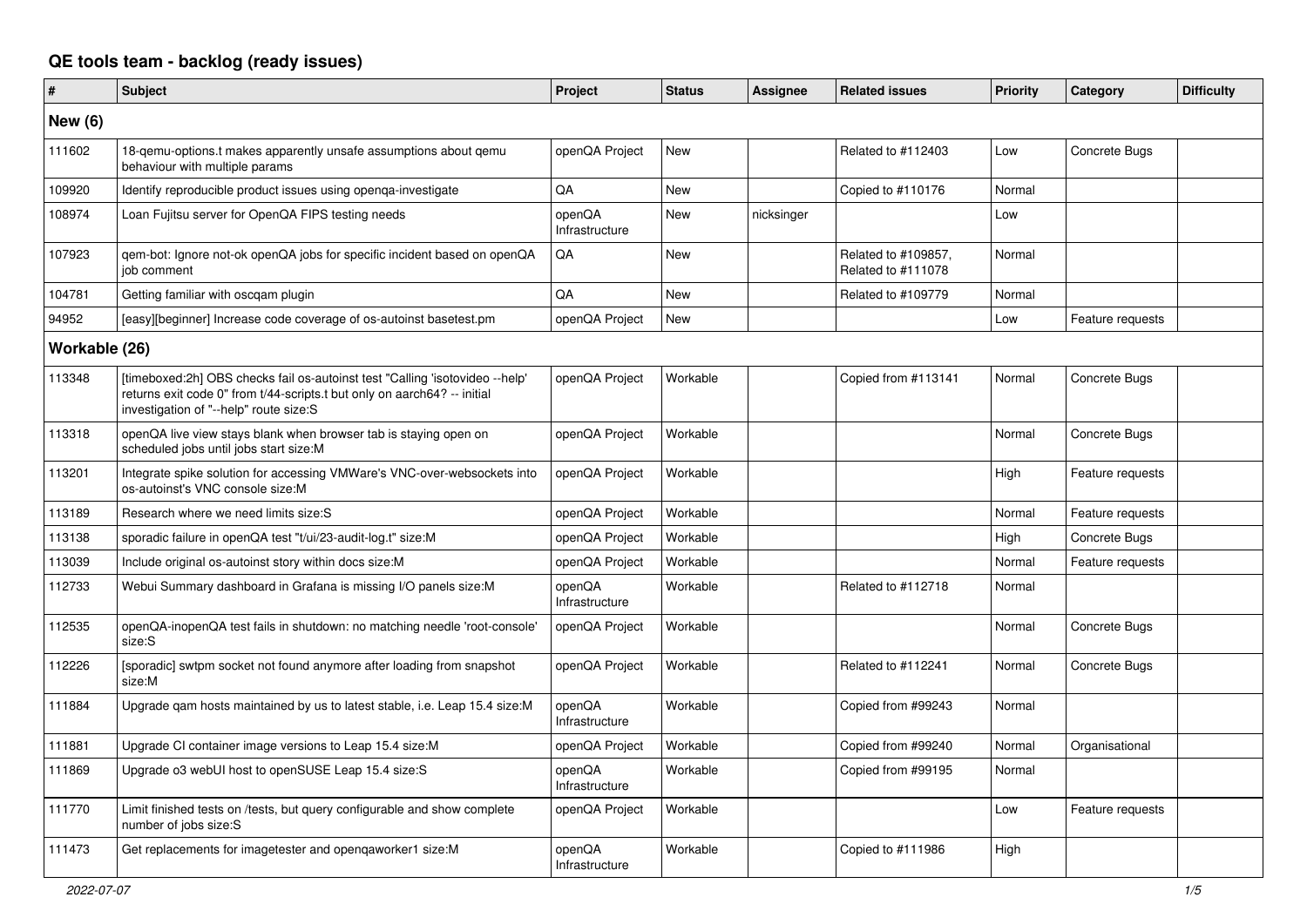| $\vert$ #       | <b>Subject</b>                                                                                                                                                                                    | Project                  | <b>Status</b> | <b>Assignee</b> | <b>Related issues</b>                                                                                                                                                              | <b>Priority</b> | Category         | <b>Difficulty</b> |
|-----------------|---------------------------------------------------------------------------------------------------------------------------------------------------------------------------------------------------|--------------------------|---------------|-----------------|------------------------------------------------------------------------------------------------------------------------------------------------------------------------------------|-----------------|------------------|-------------------|
| 111338          | Open source https://gitlab.suse.de/qa-maintenance/mtui size:M                                                                                                                                     | QA                       | Workable      |                 | Copied to #111341                                                                                                                                                                  | Low             |                  |                   |
| 111254          | Cover code of os-autoinst path backend/ fully (statement coverage) size:M                                                                                                                         | openQA Project           | Workable      |                 | Blocked by #109620,<br>Copied from #111251                                                                                                                                         | Low             | Feature requests |                   |
| 111066          | Document suggested workflows for multiple teams reviewing openQA test<br>results size:M                                                                                                           | openQA Project           | Workable      |                 |                                                                                                                                                                                    | Normal          | Feature requests |                   |
| 110545          | Investigate and fix higher instability of openqaworker-arm-4/5 vs. arm-1/2/3 -<br>further things to try size:M                                                                                    | openQA<br>Infrastructure | Workable      |                 | Copied to #111578                                                                                                                                                                  | High            |                  |                   |
| 109746          | Improve QA related server room management, consistent naming and<br>tagging size:M                                                                                                                | openQA<br>Infrastructure | Workable      |                 | Copied from #102650,<br>Copied to #110521                                                                                                                                          | Low             |                  |                   |
| 109112          | Improve os-autoinst sshXtermVt.pm connection error handling (was: "Test<br>died: Error connecting to <root@redcurrant-4.qa.suse.de>: No route to host")<br/>size:M</root@redcurrant-4.qa.suse.de> | openQA<br>Infrastructure | Workable      |                 | Related to #98832, Has<br>duplicate #109719                                                                                                                                        | Low             |                  |                   |
| 107941          | [sporadic] openQA Fullstack test t/full-stack.t can still fail with "udevadm" log<br>message size:M                                                                                               | openQA Project           | Workable      |                 |                                                                                                                                                                                    | Low             | Concrete Bugs    |                   |
| 106056          | [virtualization][tools] Improve retry behaviour and connection error handling in<br>backend::ipmi (was: "Fail to connect opengaipmi5-sp.qa.suse.de on our osd<br>environment") size:M             | openQA Project           | Workable      |                 | Related to #102650                                                                                                                                                                 | Low             | Feature requests |                   |
| 105594          | Two new machines for OSD and o3, meant for bare-metal virtualization<br>size:M                                                                                                                    | openQA<br>Infrastructure | Workable      | nicksinger      | Related to #110227                                                                                                                                                                 | Normal          |                  |                   |
| 100967          | Use more perl signatures - openQA size:M                                                                                                                                                          | openQA Project           | Workable      | okurz           | Copied from #99663,<br>Copied to #105127                                                                                                                                           | Low             | Feature requests |                   |
| 99663           | Use more perl signatures - os-autoinst size:M                                                                                                                                                     | openQA Project           | Workable      | okurz           | Related to #102146,<br>Related to #104986,<br>Related to #104520,<br>Related to #106654,<br>Related to #108323,<br>Related to #110983,<br>Related to #112319,<br>Copied to #100967 | Low             | Feature requests |                   |
| 81899           | [easy][beginner] Move code from isotovideo to a module size:M                                                                                                                                     | openQA Project           | Workable      | okurz           | Related to #108530                                                                                                                                                                 | Low             | Feature requests |                   |
| In Progress (4) |                                                                                                                                                                                                   |                          |               |                 |                                                                                                                                                                                    |                 |                  |                   |
| 113345          | gem-bot does not ignore Development/Leap job groups as it should size:M                                                                                                                           | QA                       | In Progress   | okurz           |                                                                                                                                                                                    | Urgent          |                  |                   |
| 112673          | Cannot send emails from o3 size: M                                                                                                                                                                | openQA<br>Infrastructure | In Progress   | jbaier_cz       | Copied from #110920                                                                                                                                                                | High            |                  |                   |
| 111992          | Deal with QEMU and OVMF default resolution being 1280x800, affecting (at<br>least) gxl size:M                                                                                                     | openQA Project           | In Progress   | tinita          | Related to #111866,<br>Related to #111863                                                                                                                                          | High            | Feature requests |                   |
| 111341          | Open source https://gitlab.suse.de/qa-maintenance/qam-oscplugin/ size:M                                                                                                                           | $\mathsf{QA}$            | In Progress   | osukup          | Copied from #111338                                                                                                                                                                | Normal          |                  |                   |
| Blocked (34)    |                                                                                                                                                                                                   |                          |               |                 |                                                                                                                                                                                    |                 |                  |                   |
| 113141          | OBS checks fail os-autoinst test "Calling 'isotovideo --help' returns exit code<br>0" from t/44-scripts.t but only on aarch64?                                                                    | openQA Project           | Blocked       | okurz           | Copied to #113348                                                                                                                                                                  | High            | Concrete Bugs    |                   |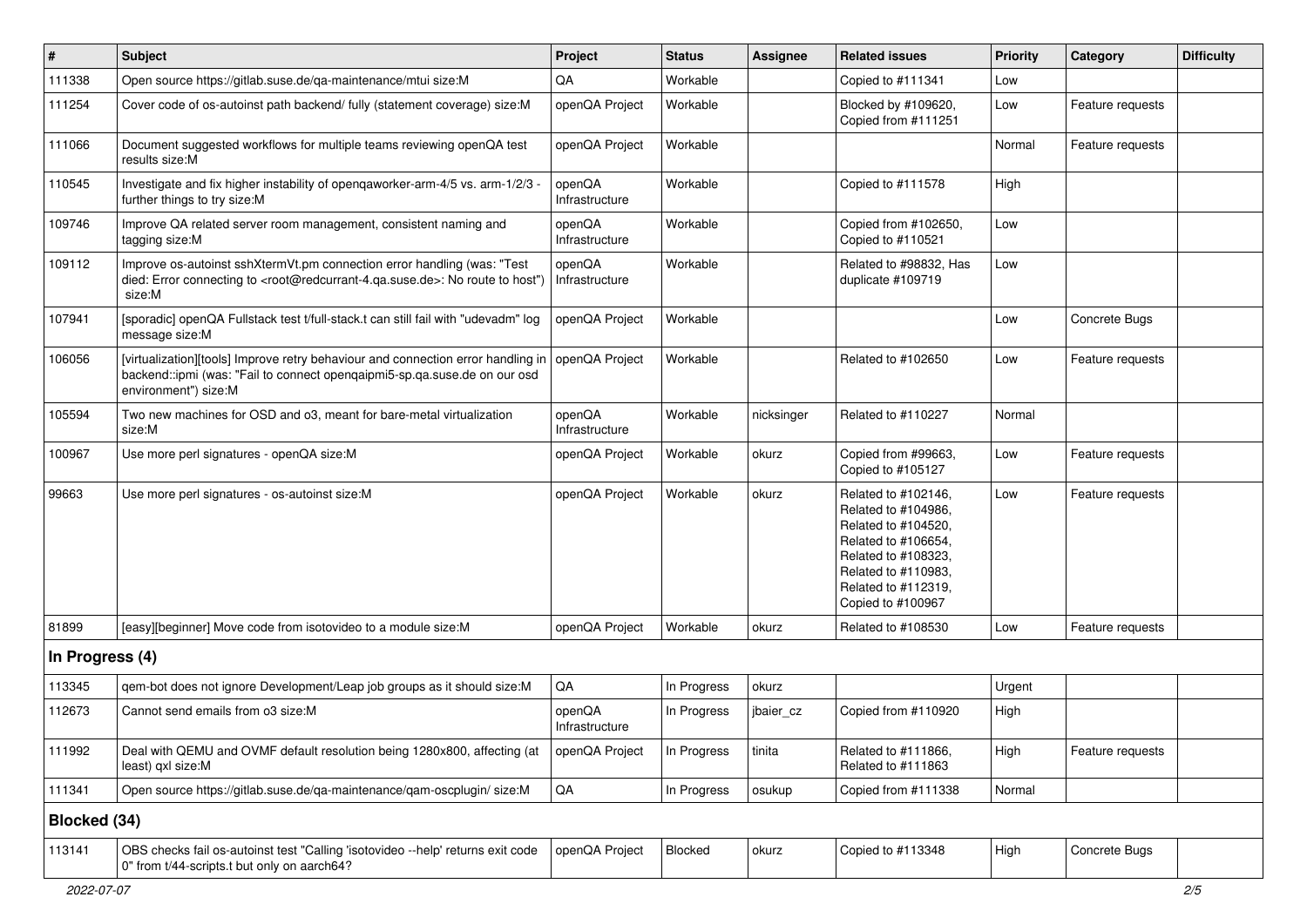| $\vert$ # | Subject                                                                                                                                                                                                                    | Project                  | <b>Status</b>  | <b>Assignee</b> | <b>Related issues</b>                                                                                                                                    | Priority | Category         | <b>Difficulty</b> |
|-----------|----------------------------------------------------------------------------------------------------------------------------------------------------------------------------------------------------------------------------|--------------------------|----------------|-----------------|----------------------------------------------------------------------------------------------------------------------------------------------------------|----------|------------------|-------------------|
| 112367    | [tools] python-paramiko on Leap/SLE throws exception with ed25519 key<br>size:M                                                                                                                                            | QA                       | <b>Blocked</b> | jbaier_cz       |                                                                                                                                                          | Normal   |                  |                   |
| 111986    | Ensure uno.openqanet.opensuse.org is properly used                                                                                                                                                                         | openQA<br>Infrastructure | Blocked        | okurz           | Copied from #111473                                                                                                                                      | Normal   |                  |                   |
| 111872    | Upgrade osd webUI host to openSUSE Leap 15.4                                                                                                                                                                               | openQA<br>Infrastructure | Blocked        | okurz           | Copied from #99198                                                                                                                                       | Normal   |                  |                   |
| 111866    | Upgrade osd workers and openga-monitor to openSUSE Leap 15.4                                                                                                                                                               | openQA<br>Infrastructure | Blocked        | okurz           | Related to #111992,<br>Copied from #99192                                                                                                                | Normal   |                  |                   |
| 111863    | Upgrade o3 workers to openSUSE Leap 15.4                                                                                                                                                                                   | openQA<br>Infrastructure | Blocked        | okurz           | Related to #111992,<br>Copied from #99189                                                                                                                | Normal   |                  |                   |
| 111860    | [epic] Upgrade all our infrastructure, e.g. o3+osd workers+webui and<br>production workloads, to openSUSE Leap 15.4                                                                                                        | openQA Project           | Blocked        | okurz           | Copied from #99183                                                                                                                                       | Normal   | Organisational   |                   |
| 111347    | [saga][epic] Properly maintained Maintenance QA tooling                                                                                                                                                                    | QA                       | Blocked        | okurz           | Copied from #99303                                                                                                                                       | Normal   |                  |                   |
| 110920    | Emails from 03 are rejected by mx2.suse.de for certain sender/recipients<br>size:S                                                                                                                                         | openQA<br>Infrastructure | Blocked        | okurz           | Copied from #110629,<br>Copied to #112673                                                                                                                | High     |                  |                   |
| 110884    | [epic] Properly maintained open source mtui+oscqam                                                                                                                                                                         | QA                       | Blocked        | okurz           |                                                                                                                                                          | Normal   |                  |                   |
| 109846    | [epic] Ensure all our database tables accomodate enough data, e.g. bigint for<br>ids                                                                                                                                       | openQA Project           | <b>Blocked</b> | okurz           | Copied from #109836                                                                                                                                      | Normal   | Feature requests |                   |
| 109740    | [epic] Stable os-autoinst unit tests with good coverage                                                                                                                                                                    | openQA Project           | Blocked        | okurz           | Related to #109620                                                                                                                                       | Low      | Feature requests |                   |
| 109668    | [saga][epic] Stable and updated non-gemu backends for SLE validation                                                                                                                                                       | openQA Project           | <b>Blocked</b> | okurz           | Related to #37339                                                                                                                                        | High     | Feature requests |                   |
| 109656    | [epic] Stable non-gemu backends                                                                                                                                                                                            | openQA Project           | Blocked        | okurz           | Related to #99345                                                                                                                                        | Normal   | Feature requests |                   |
| 108530    | os-autoinst plugins: x11_start_program from os-autoinst-distri-openQA<br>dynamically loaded from another git repo size:M                                                                                                   | openQA Project           | Blocked        | cdywan          | Related to #81899                                                                                                                                        | Normal   | Feature requests |                   |
| 108527    | [epic] os-autoinst plugins (or wheels or leaves or scrolls) for scalable code<br>reuse of helper functions and segmented test distributions                                                                                | openQA Project           | Blocked        | okurz           | Copied from #106922                                                                                                                                      | Normal   | Feature requests |                   |
| 106922    | [epic][sporadic] openqa_from_git fails in dashboard due to<br>ensure_unlocked_desktop not expecting password entry screen in case of<br>locked desktop auto review:"match=desktop-runner, screenlock timed<br>out.*":retry | openQA Project           | Blocked        | okurz           | Related to #103122,<br>Related to #92092,<br>Related to #44441,<br>Related to #46589,<br>Related to #64078,<br>Copied from #106919,<br>Copied to #108527 | Normal   | Feature requests |                   |
| 103971    | [epic] Easy *re*-triggering and cloning of multi-machine tests                                                                                                                                                             | openQA Project           | Blocked        | mkittler        | Related to #66071                                                                                                                                        | Normal   | Feature requests |                   |
| 103962    | [saga][epic] Easy multi-machine handling: MM-tests as first-class citizens                                                                                                                                                 | openQA Project           | Blocked        | mkittler        | Copied to #112862                                                                                                                                        | Normal   | Feature requests |                   |
| 103736    | Make aarch64 machine chan-1 up and running after it is broken size:M                                                                                                                                                       | openQA<br>Infrastructure | Blocked        | nicksinger      |                                                                                                                                                          | High     |                  |                   |
| 101048    | [epic] Investigate and fix higher instability of openqaworker-arm-4/5 vs.<br>arm- $1/2/3$                                                                                                                                  | openQA Project           | Blocked        | mkittler        | Related to #101030                                                                                                                                       | High     | Concrete Bugs    |                   |
| 100688    | [epic][virtualization][3rd party hypervisor] Add svirt backend compatibility for<br>vmware 7.0                                                                                                                             | openQA Project           | Blocked        | okurz           |                                                                                                                                                          | High     | Feature requests |                   |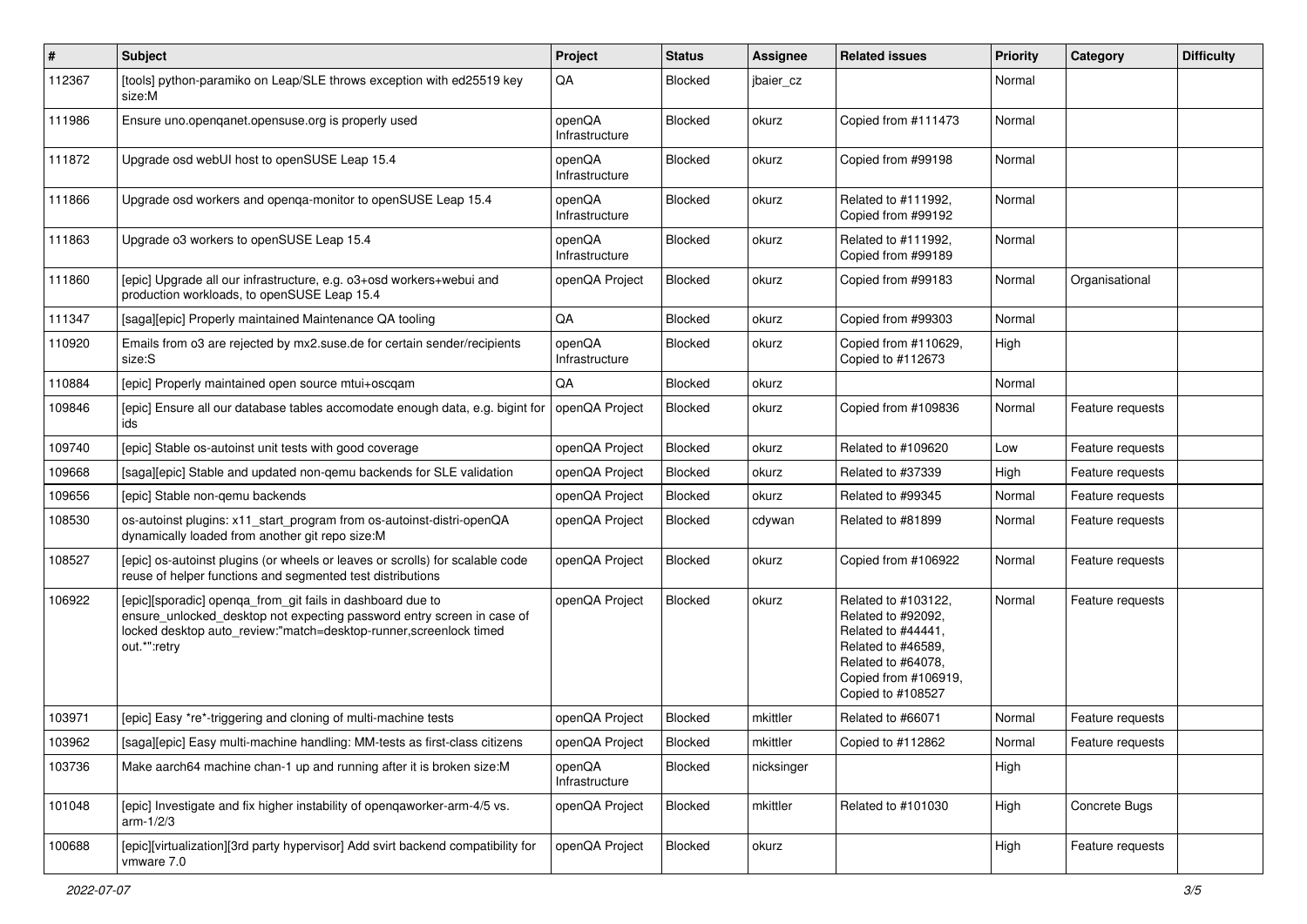| #             | <b>Subject</b>                                                                                                                                                                 | Project                  | <b>Status</b>  | <b>Assignee</b> | <b>Related issues</b>                                                               | Priority | Category         | <b>Difficulty</b> |
|---------------|--------------------------------------------------------------------------------------------------------------------------------------------------------------------------------|--------------------------|----------------|-----------------|-------------------------------------------------------------------------------------|----------|------------------|-------------------|
| 99660         | [epic] Use more perl signatures in our perl projects                                                                                                                           | openQA Project           | <b>Blocked</b> | okurz           |                                                                                     | Low      | Feature requests |                   |
| 99579         | [epic][retro] Follow-up to "Published QCOW images appear to be<br>uncompressed"                                                                                                | openQA Project           | <b>Blocked</b> | okurz           | Related to #96557,<br>Copied from #99246                                            | Low      | Organisational   |                   |
| 98952         | [epic] t/full-stack.t sporadically fails "clickElement: element not interactable"<br>and other errors                                                                          | openQA Project           | <b>Blocked</b> | mkittler        | Related to #101734                                                                  | Low      | Concrete Bugs    |                   |
| 98472         | [epic] Scale out: Disaster recovery deployments of existing openQA<br>infrastructures                                                                                          | openQA Project           | <b>Blocked</b> | okurz           |                                                                                     | Normal   | Feature requests |                   |
| 97862         | More openQA worker hardware for OSD size:M                                                                                                                                     | openQA<br>Infrastructure | <b>Blocked</b> | okurz           | Copied from #97043,<br>Copied to #104970                                            | High     |                  |                   |
| 97190         | Limit size of initial requests everywhere, e.g. /, /tests, etc., over webUI and<br>API                                                                                         | openQA Project           | <b>Blocked</b> | okurz           | Related to #41054.<br>Related to #110680,<br>Related to #110677                     | Normal   | Feature requests |                   |
| 96539         | Conclude migration of gam.suse.de                                                                                                                                              | QA                       | <b>Blocked</b> | okurz           |                                                                                     | Normal   |                  |                   |
| 94105         | [epic] Use feedback from openga-investigate to automatically inform on<br>github pull requests, open tickets, weed out automatically failed tests                              | QA                       | <b>Blocked</b> | okurz           | Related to #91773,<br>Related to #107014                                            | Normal   |                  |                   |
| 92854         | [epic] limit overload of openQA webUI by heavy requests                                                                                                                        | openQA Project           | <b>Blocked</b> | okurz           | Copied from #92770                                                                  | Normal   | Feature requests |                   |
| 91914         | [epic] Make reviewing openQA results per squad easier                                                                                                                          | openQA Project           | <b>Blocked</b> | okurz           | Related to #52655,<br>Related to #93710,<br>Copied from #91467,<br>Copied to #99306 | Normal   | Feature requests |                   |
| 91646         | [saga][epic] SUSE Maintenance QA workflows with fully automated testing,<br>approval and release                                                                               | QA                       | <b>Blocked</b> | okurz           | Copied to #99303                                                                    | Normal   |                  |                   |
| 80142         | [saga][epic] Scale out: Redundant/load-balancing deployments of openQA,<br>easy containers, containers on kubernetes                                                           | openQA Project           | <b>Blocked</b> | okurz           | Related to #80466,<br>Related to #92893,<br>Related to #110497                      | High     | Feature requests |                   |
| Feedback (11) |                                                                                                                                                                                |                          |                |                 |                                                                                     |          |                  |                   |
| 113312        | passwords (again) showing up in logs, this time in video_base size:M                                                                                                           | openQA Project           | Feedback       | okurz           |                                                                                     | High     | Concrete Bugs    |                   |
| 113282        | Many incompletes due to VNC error "backend died: unexpected end of data<br>at /usr/lib/os-autoinst/consoles/VNC.pm line 183.", especially on o3/aarch64                        | openQA Project           | Feedback       | mkittler        | Related to #111004                                                                  | Normal   | Concrete Bugs    |                   |
| 113087        | [qa-tools][qem-bot] malformed data in smelt incident causes smelt sync fail                                                                                                    | QA                       | Feedback       | okurz           |                                                                                     | High     |                  |                   |
| 113030        | test distribution directory git revision can be parsed as "UNKNOWN" and<br>openQA investigation fails to show test git log                                                     | openQA Project           | Feedback       | okurz           |                                                                                     | High     | Concrete Bugs    |                   |
| 112898        | Minion workers alert triggering on and off size:M                                                                                                                              | QA                       | Feedback       | okurz           | Related to #96380                                                                   | High     |                  |                   |
| 112265        | Just use bigint in all our database tables (for auto-incremented ID-columns)                                                                                                   | openQA Project           | Feedback       | mkittler        | Related to #112718                                                                  | Normal   | Feature requests |                   |
| 111989        | Seems like o3 machines do not automatically reboot anymore, likely because<br>we continuously call `zypper dup` so that the nightly upgrades don't find any<br>changes? size:M | openQA Project           | Feedback       | okurz           | Copied from #105379                                                                 | Normal   | Concrete Bugs    |                   |
| 111470        | Reconsider folding ok results by default and/or uncollapse all on<br>/tests/overview                                                                                           | openQA Project           | Feedback       | mkittler        | Copied from #110719                                                                 | Normal   | Feature requests |                   |